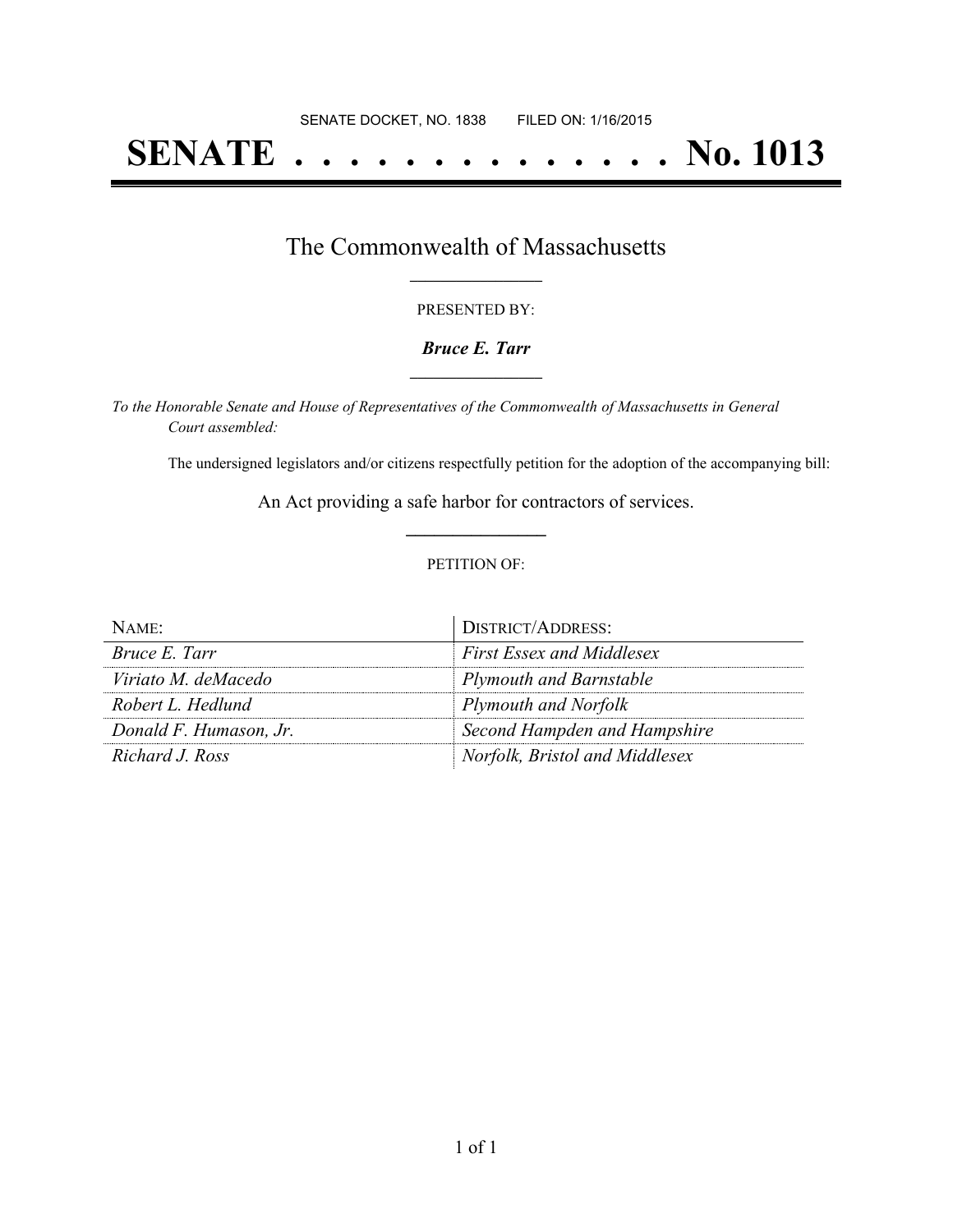# SENATE DOCKET, NO. 1838 FILED ON: 1/16/2015 **SENATE . . . . . . . . . . . . . . No. 1013**

By Mr. Tarr, a petition (accompanied by bill, Senate, No. 1013) of Bruce E. Tarr, Viriato M. deMacedo, Robert L. Hedlund, Donald F. Humason, Jr. and others for legislation to provide a safe harbor for contractors of services. Labor and Workforce Development.

## The Commonwealth of Massachusetts

**In the One Hundred and Eighty-Ninth General Court (2015-2016) \_\_\_\_\_\_\_\_\_\_\_\_\_\_\_**

**\_\_\_\_\_\_\_\_\_\_\_\_\_\_\_**

An Act providing a safe harbor for contractors of services.

Be it enacted by the Senate and House of Representatives in General Court assembled, and by the authority *of the same, as follows:*

| $\mathbf{1}$   | SECTION 1. Section 148B of chapter 149 of the General Laws, as appearing in the 2014                     |
|----------------|----------------------------------------------------------------------------------------------------------|
| 2              | Official Edition, is hereby amended by inserting after the paragraph designation "(a)" in line 1,        |
| 3              | the following numeral:- $(1)$                                                                            |
| $\overline{4}$ | Section 2. Said section 148B of said chapter 149, as so appearing, is hereby further                     |
| 5              | amended by inserting after the word "performed.", in line 11, the following words:- $(a)(2)$ An          |
| 6              | individual who has pre-registered as a payroll-taxpaying entity with the Department of Revenue           |
| 7              | and has attested that said registration is being provided "voluntarily and free from coercion by         |
| 8              | any person or entity" shall be considered to have satisfied test $(2)$ in $(a)(1)$ above if the contract |
| 9              | for work:                                                                                                |
| $\sim$         |                                                                                                          |

10 (1) Provides compensation that equals or exceeds \$30 per hour, or \$1,200 per week, or 11 \$5,160 per month, or